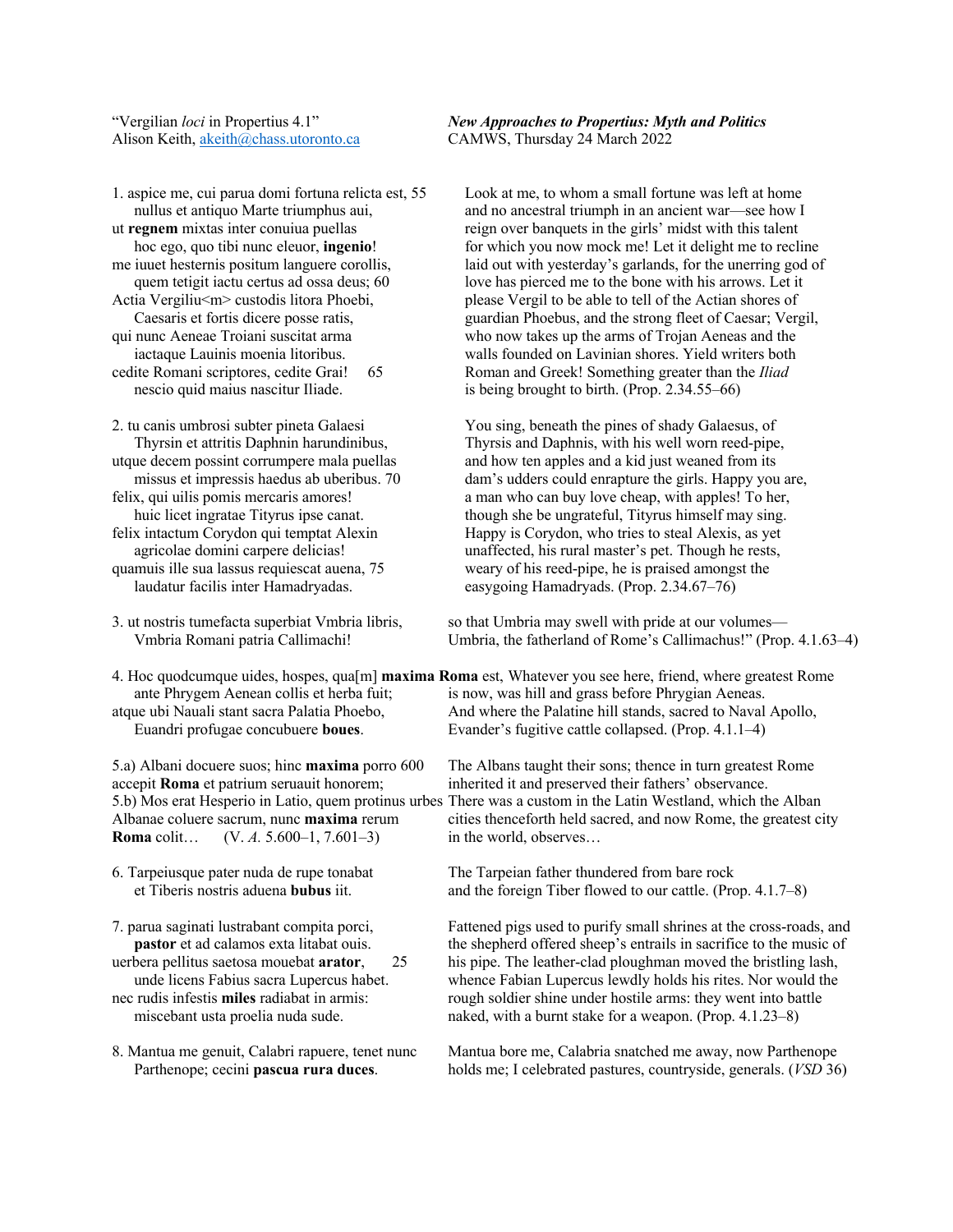10. nec non Ausonii, Troia gens missa, coloni 385 The Ausonian farmers too, a race sent from Troy,

12.a) … et cum lustrabimus agros … and when we purify the fields (*B.* 5.75)

- 
- 

16. unde genus Longa nostrum dominabitur Alba… whence our race will rule in Alba Longa…

arma resurgentis portans uictricia Troiae. resurgent Troy. (Prop. 4.1.39–47)

laxat claustra Sinon (V. *A.* 2.258–9) loosened the pine bolts...

9. Curia, praetexto quae nunc nitet alta senatu, The Curia, which now gleams on high with the toga-clad pellitos habuit, rustica corda, Patres. senate, then held our Fathers leather-clad, country hearts. bucina cogebat priscos ad uerba Quirites: A horn called the citizens of yore together for debate; often a centum illi in prato saepe senatus erat. hundred of them in a meadow constituted the senate. nec sinuosa cauo pendebant uela theatro, 15 Nor did billowing awnings hang above the hollow theatre, pulpita sollemnis non oluere crocos. nor was the stage redolent of ceremonial saffron. nulli cura fuit externos quaerere diuos, None were concerned to seek foreign gods, when the crowd cum tremeret patrio pendula turba sacro. trembled in suspense at their fathers' ritual. (Prop. 4.1.11–18)

uersibus incomptis ludunt risuque soluto, sport in unrefined verse and unrestrained laughter; oraque corticibus sumunt horrenda cauatis, they put on rough masks of hollow cork, and summon you, et te, Bacche, uocant per carmina laeta, tibique Bacchus, in their happy songs; for you they hang oscilla ex alta suspendunt mollia pinu. soft little masks from a high pine-tree. (V. *G.* 2.385–9)

11. annuaque accenso celebrare Parilia faeno, They celebrated the Parilia annually with a straw bonfire, just qualia nunc curto lustra nouantur equo.  $\qquad \qquad \text{as purification is now renewed with a docked horse. Vesta was}$ Vesta coronates pauper gaudebat asellis, poor and rejoiced in garlanded mules, and emaciated cattle ducebant macrae uilia sacra boues. led the humble sacrificial rites. (Prop. 4.1.19–22)

12.b) terque nouas circum felix eat hostia fruges and let the propitious victim go thrice around the new crops (*G.* 1.345)

13. prima galeritus posuit praetoria Lycmon, Lycmon wore a skin-cap when he pitched the first Roman commanmagnaque pars Tatio rerum erat inter ouis. der's tent, and a great part of Tatius' wealth lay in his sheep. hinc Tities Ramnesque uiri Luceresque Soloni, Thence came Tities, Ramnes and the Luceres of Solonium; quattuor hinc albos Romulus egit equos. thence Romulus drove four white steeds. (Prop. 4.1.29–32)

14. Sabinorum prisco de sanguine magnum a great column of Sabines from ancient blood... … agmen … led by Clausus, from whom the Claudian tribe and clan Claudia nunc a quo diffunditur et tribus et gens are now dispersed throughout Latium, after Rome per Latium, postquam in partem data Roma Sabinis. had been given in part to the Sabines. (V. *A.* 7.706–9)

15. quippe suburbanae parua minus urbe <**Bo**>**uillae** Indeed, Bovillae was less of a suburb when the city was small et, qui nunc nulli, maxima turba **Gabi**. and, Gabii, which now is nothing, was a great crowd; and Alba et stetit **Alba** potens, albae suis omine nata, 35 stood powerful, born from the omen of a white sow; ac tibi **Fidenas** longa erat isse uia. and the road to Fidenae was once long. (Prop. 4.1.33–6)

hi tibi Nomentum et **Gabios** urbemque **Fidenam**, These will establish Nomentum, Gabii, and the city of hi Collatinas imponent montibus arces, Fidenae, they will found the citadel of Collatia, Suessa Pometios Castrumque Inui **Bolamque** Coramque Pometia, Faunus' Camp, Bola, and Cora. (V. *A.* 6.765, 773–5)

17. huc melius profugos misisti, Troia, Penatis; It was better you sent your exiled gods here, Troy; alas, with such heu quali uecta est Dardana puppis aue! 40 a bird-omen was the Dardan ship conveyed from her shores! iam bene spondebant tunc omina, quod nihil illam Already then the omens boded well, because the opened belly laeserat abiegni uenter apertus equi, of the silver-fir horse had harmed her in no way, when the cum pater in nati trepidus ceruice pependit trembling father hung on his son's neck, and he feared the et uerita est umeros urere flamma pios. flame might burn his pious shoulders. Then the souls and rods tunc animi uenere Deci Brutique secures, 45 of Decius and Brutus came up and Venus herself carried the uexit et ipsa sui Caesaris arma Venus, arms of her own Caesar, carrying the victorious arms of a

18.a) sectaque intexunt abiete costas and they weave beams of silver-fir into its ribs (V. *A.* 2.16) 18.b) inclusos utero Danaos et pinea furtim Sinon released the Danaans shut up in the belly and secretly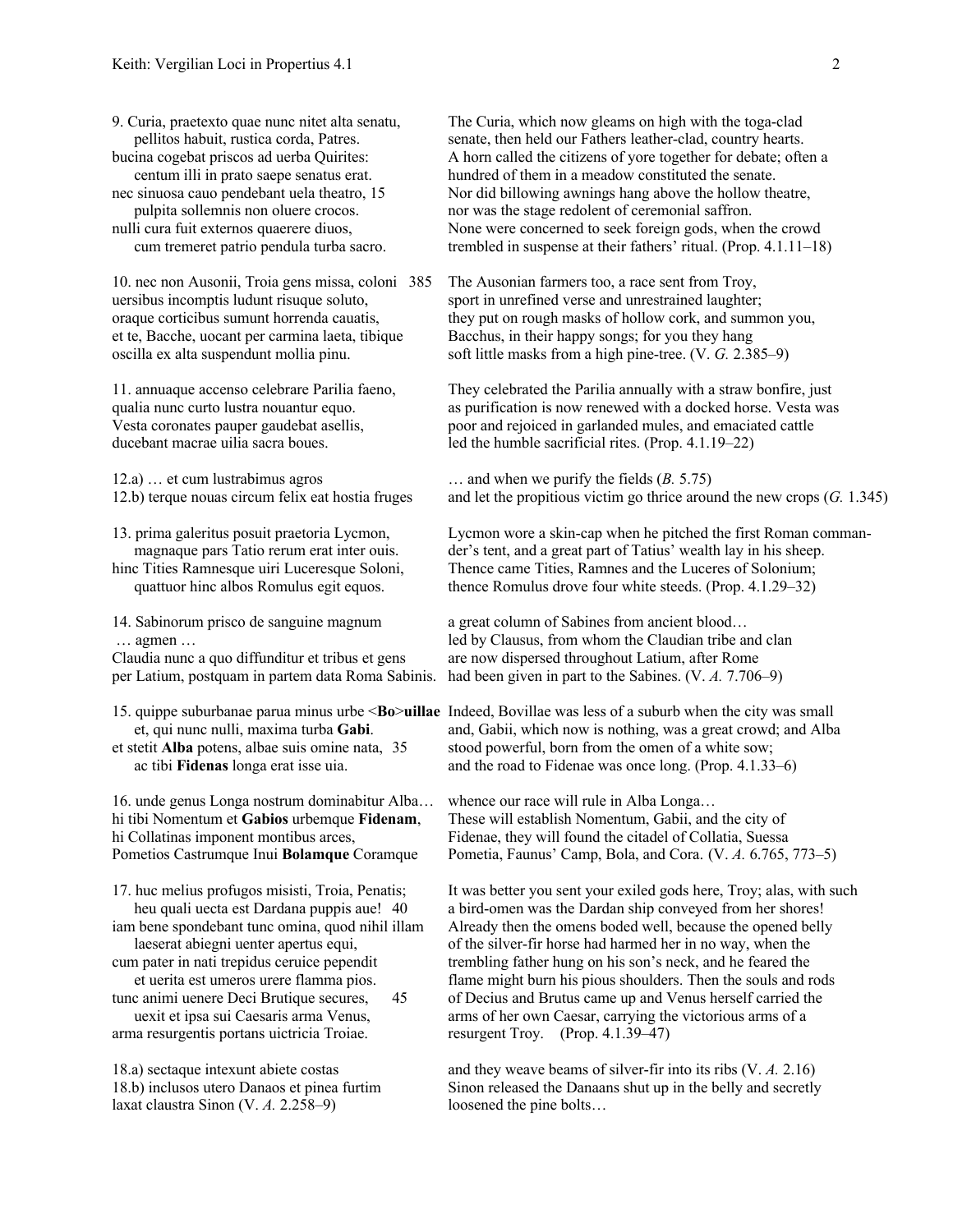uiuet et huic cineri Iuppiter arma dabit.' to this ash. (Prop. 4.1.48–54)

omina et inceptis dextera cantet auis! undertakings. I shall sing of rites and days,

18.c) quin Decios Drusosque procul saeuumque secure Why look at the Decii and the Drusi far off; Torquatus, savage aspice Torquatum et referentem signa Camillum with his rods; and Camillus carrying the standards… (V. *A.* 6.824–5) 18.d) illic fas regna resurgere Troiae there it is written that Troy's realm will rise again (V. *A.* 1.206)

19. felix terra tuos cepit, Iule, deos, The earth has happily received your gods, Iulus, if only the si modo Auernalis tremulae cortina Sibyllae trembling Sibyl's Avernal tripod has foretold that the fields dixit Auentino rura pianda Remo, 50 must be expiated by Aventine Remus, or if the songs of the aut si Pergameae sero rata carmina uatis Pergamene seer, ratified too late, were true in regard to aged longaeuum ad Priami uera fuere caput: Priam. "Danaans, turn the horse! You win in vain! 'uertite equum, Danai! male uincitis! Ilia tellus The Ilian land will live and Jupiter will give weapons

20. o patria, o diuum domus Ilium et incluta bello O fatherland, o Ilium, home of the gods, and walls of Dardanians moenia Dardanidum! quater ipso in limine portae renowned in battle! Four times the horse halted on the very substitit atque utero sonitum quarter arma dedere; threshold of the entrance and four times the weapons rang from instamus tamen immemores caecique furore within the horse's belly. Nonetheless, we pressed on unheeding et monstrum infelix sacrata sistimus arce. and blind with passion: we set the unlucky prodigy on the tunc etiam fatis aperit Cassandra futuris consecrated citadel. Then too, at the god's command, Cassandra ora dei iussu non umquam credita Teucris. opened her mouth, never believed by the Trojans. (V. *A.* 2.241–7)

21. moenia namque pio coner disponere uersu: For I would essay the disposition of Rome's walls in pious ei mihi, quod nostro est paruus in ore sonus! verse. Yet, alas, how small a sound issues from my mouth! sed tamen exiguo quodcumque e pectore riui But however slender my breast, whatever rivulet of verse fluxerit, hoc patriae seruiet omne meae. 60 flows from it, this whole product will serve my fatherland. **Ennius** hirsuta cingat sua dicta corona: Let Ennius gird his words with a shaggy garland. Bacchus, mi folia ex hedera porrige, Bacche, tua, extend leaves to me from your ivy, so that Umbria may swell ut nostris tumefacta superbiat Vmbria libris, with pride at our volumes—Umbria, the fatherland of Vmbria Romani patria **Callimachi**! Rome's Callimachus!" Whoever sees the citadels climbing scandentis quisquis cernit de uallibus arces, 65 from the valley, let him value the walls according to my ingenio muros aestimet ille meo! genius! Rome, I ask your favour: my work rises for you: Roma, faue, tibi surgit opus: date candida, ciues, give good omens, citizens, and let a bird on the right favour my sacra diesque canam et cognomina prisca locorum… and the old names of places… (Prop. 4.1.57–69)

22. 'Quo ruis imprudens, uage, dicere fata, Properti? Why are you rushing, foolish Propertius, ignorant of how to non sunt a dextro condita fila colo. foretell destiny? Your life-threads were not spun by a propitious distaff. accersis lacrimas canta<n>s; auersus Apollo: If you sing, you ask for tears: Apollo is averse; you demand words that

poscis ab inuita uerba pigenda lyra. would have to be regretted, from an unwilling lyre. (Prop. 4.1.71–4)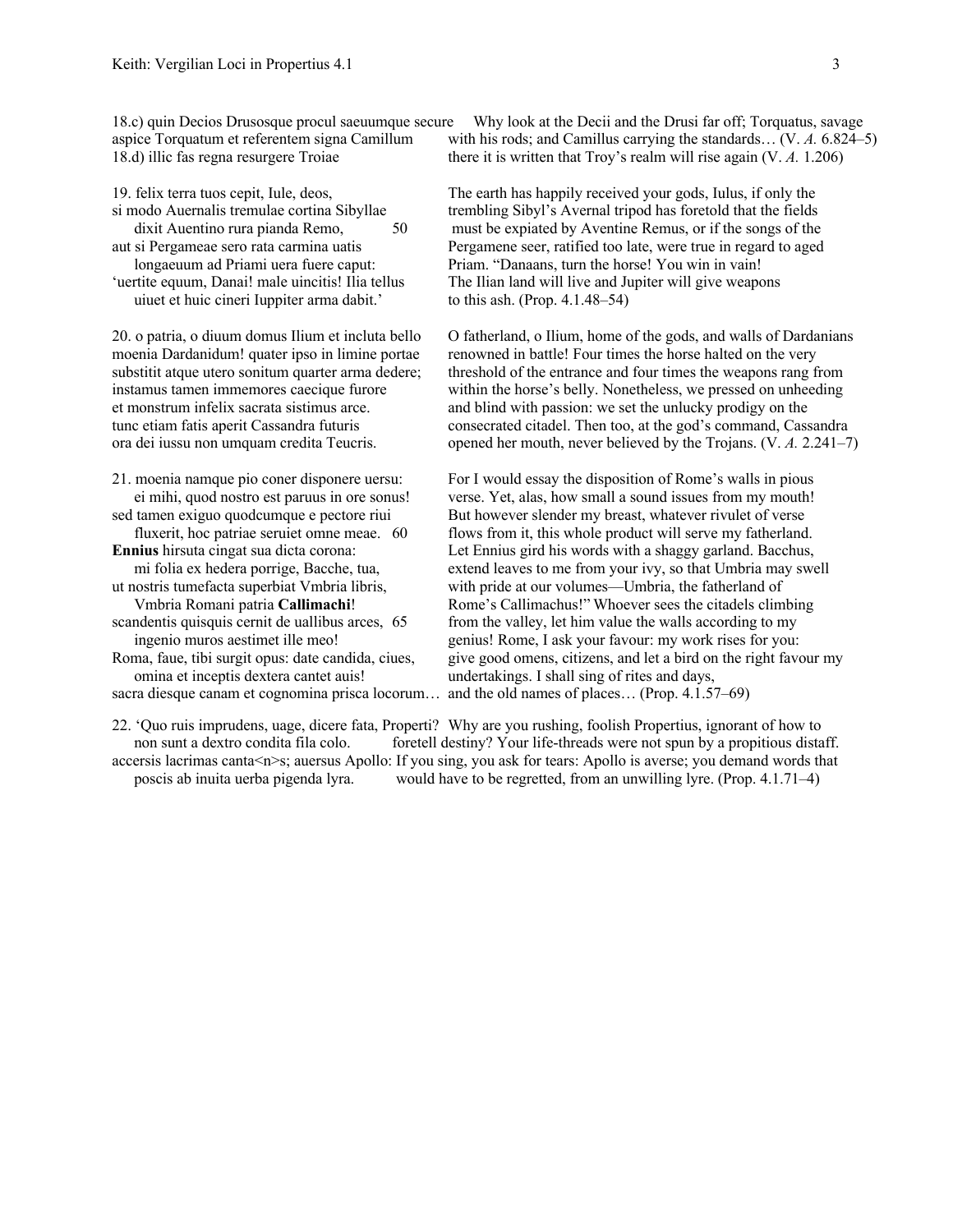## *Works Cited*

- Alfonsi, Luigi. 1944–45. "Di Properzio II, 34 e della protasis dell'*Eneide*." *RFIC* 22–23: 116–29.
- \_\_\_\_\_\_\_\_. 1954. "Il giudizio di Properzio sulla poesia vergiliana." *Aevum* 28.3: 205–21.
- Anderson, R.D., Parsons, P.J., and Nisbet, R.G.M. 1979. "Elegiacs by Gallus from Qasr Ibrîm." *JRS* 69: 125–55.
- Anderson, W.S. 1964. "Hercules Exclusus: Propertius IV.9." *AJP* 85: 1–12.
- Allison, J.W. 1980. "Virgilian Themes in Propertius 4.7 and 8." *CP* 75.4: 332–8.
- Ball, Robert J. 1993-94. "*Albi, ne doleas*: Horace and Tibullus." *CW* 87: 409–14.
- Batstone, William.W. 1992. "*Amor Improbus*, *Felix Qui*, and *Tardus Apollo*: the 'Monobiblos' and the 'Georgics.'" *CP* 87.4: 287–302.
- Benediktson, D. Thomas. 1989. *Propertius, Modernist Poet of Antiquity.* Carbondale and Edwardsville: Southern Illinois University Press.
- Bloom, Harold. 1975. *A Map of Misreading.* Oxford: Oxford University Press.
- Boucher, Jean-Paul. 1965. *Études sur Properce: problems d'inspiration et d'art.* Paris: de Boccard.
	- \_\_\_\_\_\_\_\_. 1980. "Virgile et Properce." In H. Le Bonniec and G. Vallet, eds., *Mélanges de littérature et d'épigraphie latines,*
- *d'histoire ancienne et d'archéologie: Homage à la mémoire de Pierre Wuilleumier*. Paris. Les belles lettres. 39–44.
- Bowditch, Lowell. 2014. *A Propertius Reader.* Mundelein IL: Bolchazy Carducci.
- Brugnoli, Giorgio and Fabio Stok 1991. "Questioni biografiche III, IV, V." *CIF* 43: 133–50.
- Butler, H.E. and Barber, E.A. 1933. *The Elegies of Propertius*. Oxford: Oxford University Press.
- Cairns, Francis. 2006. *Sextus Propertius, the Augustan Elegist*. Cambridge: Cambridge University Press.
- Caston, Ruth R. 2003. "Rivaling the Shield: Propertius 4: 6." In Philip Thibodeau and Harry Haskell, eds., *Being there Together: Essays in Honor of Michael C. Putnam on the Occasion of his Seventieth Birthday*. Afton, MN: Afton Historical Society Press. 145–62.
- Clausen, Wendell. 1987. *Virgil's* Aeneid *and the Tradition of Hellenistic Poetry.* Berkeley: University of California Press. \_\_\_\_\_\_\_\_. (ed.) 1994. *A Commentary on Virgil*, Eclogues. Oxford: Clarendon Press.
- Conte, Gian Biago. 1992. "Proems in the Middle." *YCS* 29: 147–59.
- Courtney, Edward. (ed.) 1993. *The Fragmentary Latin Poets.* Oxford: Clarendon Press.
- D'Anna, Giovanni. 1979–80. "Gli inizi della fortuna di Virgilio." *Sileno* 5–6: 373–85.
- DeBrohun, Jeri B. 1994. "Redressing Elegy's *Puella*: Propertius IV and the Rhetoric of Fashion." *JRS* 84: 41–63.
- \_\_\_\_\_\_\_\_. 2003. *Roman Propertius and the Reinvention of Elegy*. Ann Arbor: University of Michigan Press.
- Dimundo, Rosalba. 2002. "Properzio e gli Augustei." In Giuseppe Catanzaro and Francesco Santucci, eds., *Properzio alle soglie del 2000: un bilancio di fine secolo*. Assisi: Accademi Properziana del Subasio. 295–318.
	- \_\_\_\_\_\_\_\_. 2012. "Properzio 4: 7: personaggi, intersezioni letterarie, moduli stilistici." *RFIC* 40.2: 331–59.
- Effe, Bernd. 2002. "'Hercules fervidus ira': ein Motiv der 'Aeneis' und seine Rezeption bei Properz und Ovid." *Hermes* 130.2: 164–75.
- Farrell, Joseph. 2002. "Greek Lives and Roman Careers in the Classical *Vita* Tradition." In Patrick Cheney and Frederick de Arnas, eds., *European Literary Careers: the Author from Antiquity to the Renaissance*. Toronto: University of Toronto Press. 24–46.
- Fedeli, Paolo. (ed.) 1984. *Propertius.* Bibliotheca Scriptorum Graecorum et Romanorum Teubneriana. Stuttgart: B.G. Teubner. \_\_\_\_\_\_\_\_. (ed.) 2005. *Properzio. Il libro secondo.* ARCA 45. Cambridge: Francis Cairns Publications Ltd.
	- \_\_\_\_\_\_\_\_. 2008. "Properzio, l' 'hospes' e le giovenche d'Evandro (4:1,1-4): dalla confluenza dei modelli alla critica testuale." *GIF* 60.1–2: 9–17.
	- \_\_\_\_\_\_\_\_\_\_. 2012. "Il IV libro delle elegie fra l''*Aeneide*' virgiliana e l'ultima produzione lirica oraziana." In *Properzio fra tradizione e innovazione, a cura di Roberto Cristofoli, Carlo Santini e Francesco Santucci*. Assisi: Accademia Properziana del Subasio. 3–18.
	- \_\_\_\_\_\_\_\_, Rosalba Dimundo and Irma Ciccarelli, eds. 2015. *Properzio, Elegie Libro IV. Studia Classica et Mediaevalia* 7, Vol. I. Nordhausen: Verlag T. Bautz.
- Flaschenriem, Barbara. 1997. "Loss, Desire, and Writing in Propertius 1.19 and 2.15." *C* 16.2: 206–77.
	- \_\_\_\_\_\_\_\_. 1998. "Speaking of Women: 'Female Voice' in Propertius." *Helios* 25.1: 49–64.
		- \_\_\_\_\_\_\_\_. 1999. "Sulpicia and the Rhetoric of Disclosure." *CP* 94.1: 36–54.
- \_\_\_\_\_\_\_\_. 2010. "Rescuing Cynthia: Dream and Commemoration in Propertius 2.26." *CP* 105.2: 189–201.
- Fox, Matthew. 1999. "Propertius 4.9 and the Toils of Historicism." *MD* 43: 157–76.
- Greene, Ellen and Welch, Tara S. 2012. *Oxford Readings in Classical Studies: Propertius.* Oxford: Oxford University Press.
- Günther, Hans-Christian. (ed.) 2006a. *Brill's Companion to Propertius.* Leiden: Brill.
- Günther, Hans-Christian. 2006b. "The Fourth Book." In Günther 2006a. 353–95.
- Guy-Bray, Stephen. 2006. *Loving in Verse: Poetic Influence as Erotic.* Toronto: University of Toronto Press.
- Hardie, Philip, and Helen Moore, eds. 2010. *Classical Literary Careers and their Reception.* Cambridge: Cambridge University Press.
- Harrison, Stephen J. 2004. "Hercules and Augustus in Propertius 4.9." *PLLS* 12: 117–31.
- Heslin, Peter J. 2010. "Virgil's *Georgics* and the Dating of Propertius' First Book." *JRS* 100: 54–68.
- \_\_\_\_\_\_\_\_. 2018. *Propertius, Greek Myth, and Virgil: Rivalry, Allegory, and Polemic.* Oxford: Oxford University Press.
- Hollis, A.S. (ed.) 2007. *Fragments of Roman Poetry c. 60 BC—AD 20.* Oxford: Oxford University Press.